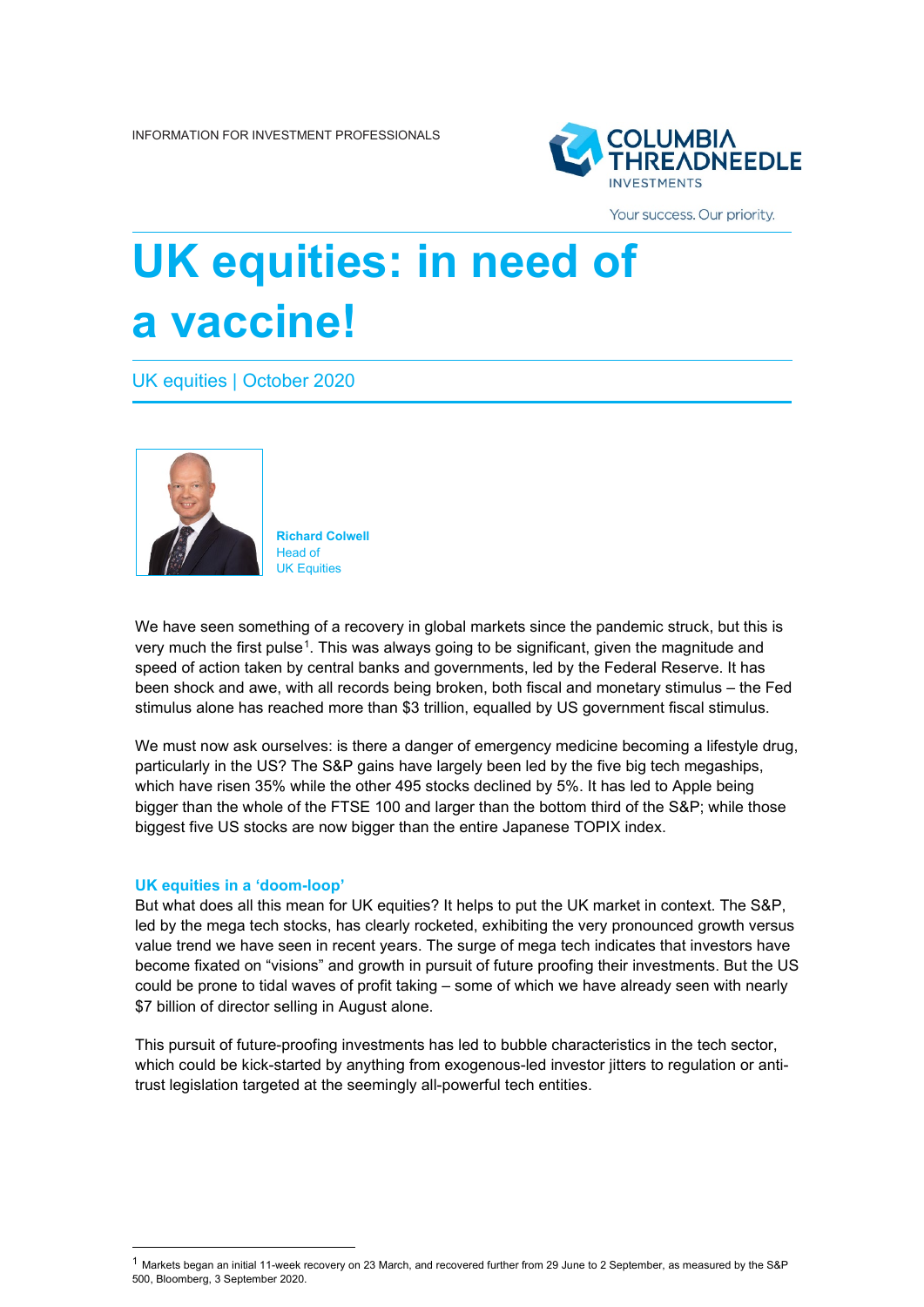Contrast that with the UK which, as an asset class, has been beleaguered for quite some time. By January the UK had underperformed for four years, and if markets were to grind higher from there we believed UK equities would be more resilient given the stark valuation gap. This was wrong. But why? Clearly the unique nature of the pandemic is a factor, but our country peers have also had to deal with Covid-19 and, as Figure 1 shows, we are propping up the table of performance year-to-date (if you exclude Brazil and Russia). We are in a kind of 'doom-loop'.





Source: Bloomberg/Morgan Stanley, 27 August 2020

This is clear when you look at recovery rates from the February/March losses. The US has more than recovered those loses with a 120% recovery, emerging markets are showing a 98% recovery, Europe ex-UK is at 72% of losses, but the UK is at just 43% of losses. This is somewhat driven by hedge funds, which have to offset the big bets they have taken on US tech by short selling something – and that happens to be UK equities.

#### **Valuations: mind the gap!**

On many metrics, UK equities have seriously underperformed for decades. PE yields, price-tobook and performance have returned to levels lower than they have been since the 1970s against the MSCI World index (Figure 2). We are very cheap, even when you strip out energy and banks, and this reflects 20 years of divestment out of the UK asset class, led by pension funds.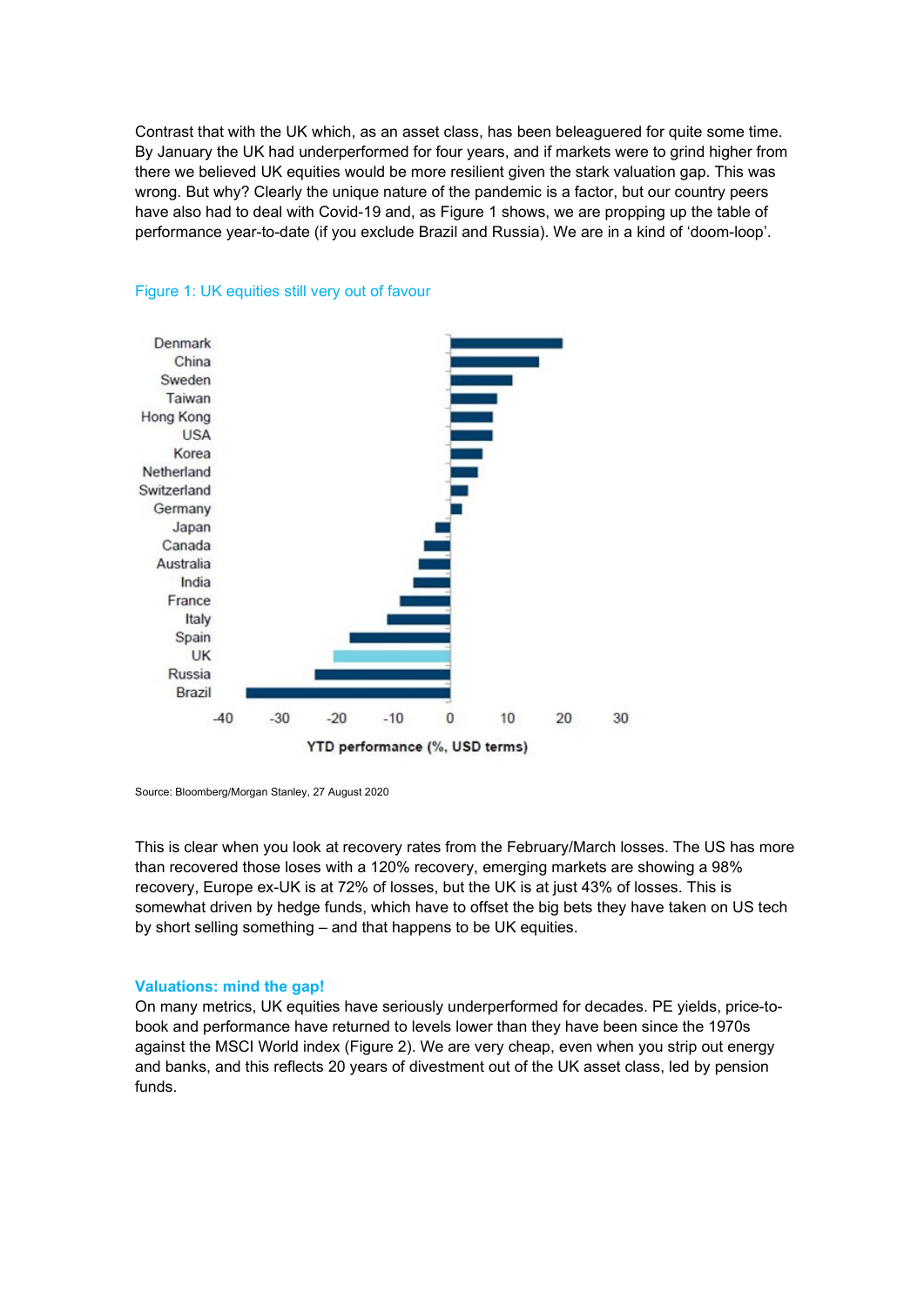



We expect more bids to follow, certainly from private equity which has plenty of firepower in the UK as it can exploit that value arbitrage. Will Brexit delay these buying intentions? That is unlikely given the world has priced in a hard Brexit and a no-deal scenario. The debate should be focused on whether share prices are at the point private equity will table deals, and my sense is that the first bids will have to come in at around 50% premiums, rather than the typical 30%.

#### **The importance of experience**

The future seems bright not just because of our conviction in the UK market, but because of our experience and the collaborative nature of how we go about our work. We currently have members in the team who have been through down-cycles before, and those that are going through their first down-cycle will remember it well as it is a very important learning ground.

This particular downturn really is different, and there has been great debate about stocks, sectors and wider economies. But one thing that has not changed is the massive engagement we have had with companies; in fact, we have had greater engagement than we would have normally had in pre-Covid days.

Source: Morgan Stanley, 31 July 2020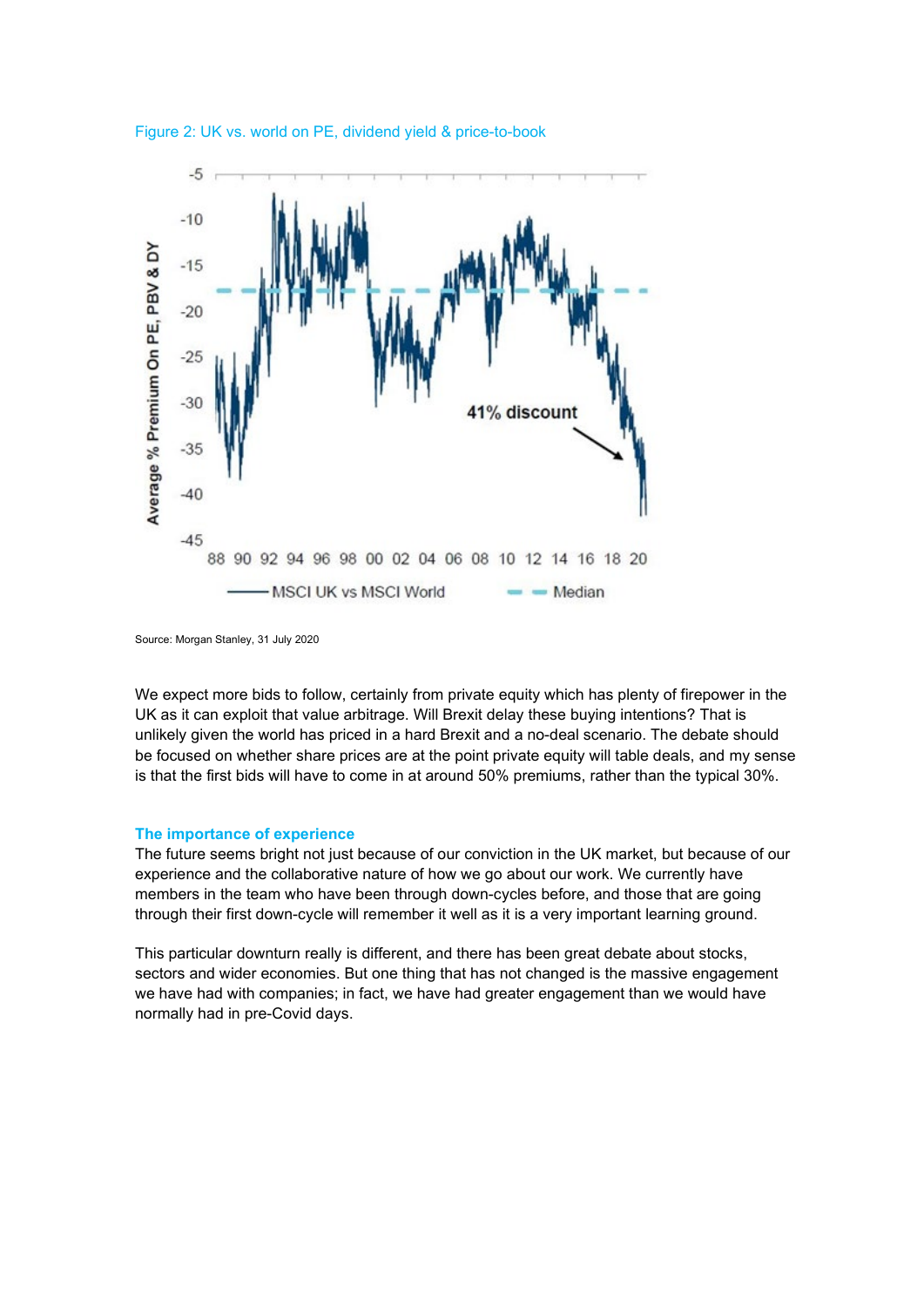### **Looking to the future**

We would argue that UK equities are poised to recover strongly – and sooner rather than later. As a value asset class it currently offers some of the best opportunities in distressed shares for a decade.

It clearly has many stocks disrupted by Brexit, as well as those sectors impacted by Covid, such as leisure, travel and retail. But going forward we do not want to disregard these troubled areas, we want that optionality in our portfolios alongside the resilience that served us well and kept us out of trouble since the pandemic hit – sectors such as pharmaceuticals and food retail.

We have avoided banks for 10 years or so, though we always keep a close eye on them. Bank debt provisions are going to flare up even further post-furlough, so that is an obvious headwind as are potential negative interest rates. Banks led the charge out of the early-1990s recession, though that wasn't until 1992, so the question we must ask with this analogy is whether we are currently in 1989, 1990 or 1991. We had a cyclical recovery rally after Boris Johnson was elected and our strategies outperformed as a result because we had stocks of a similar nature that did well. So when it comes to banks we must pit whether to buy into a stock in that sector against whether to buy more ITV, BT and Marks & Spencer.

We are not trying to surf the wave and outperform every quarter, or every year, and this means that performance across our range of UK equity strategies will be uneven.

My small-cap colleagues on the team are very animated about opportunities, despite challenges such as Brexit and Covid-19 that might lead to questions about the short-term future for smaller companies. The UK's smaller companies tend to underperform for four or five quarters following a recession<sup>[2](#page-3-0)</sup> (and we are in the third quarter now) but they also tend to outperform for two or three years. So we are close to a very interesting point in the cycle for that particular part of the market.

## **Brutal dividend cuts**

Broadening out to the wider UK equity market, on the income front all the focus is on dividends. The dividend cuts we have seen were more brutal than in the last downturn, but we always get a dividend rebasing at the end of each cycle, and we are trying to smooth that through the cycle as we did following the global financial crisis in 2008-09. The expectation is that UK market dividends will be down 40-50%. We are confident that we will be able to mitigate the cut in this distribution and not fall as steeply as the market, and still offer an attractive yield.

Also, we do not want to sell some of the stocks that have had to wipe out their dividends because, again, we like the optionality in the income portfolio, just as we did in 2009. It is the capital growth prize that we want to capture, so it pays for us not to be too obsessive about dividends to the detriment of the total return.

The UK market might be the land that time forgot, but the best time to invest can be when it feels most uncomfortable. As we emerge slowly from the ongoing pandemic crisis, UK equities are poised to deliver on what is the best opportunity for this asset class since the global financial crisis.

Unless indicated otherwise, data within this article is attributable to Bloomberg, 28 September 2020.

<span id="page-3-0"></span><sup>2</sup> Numis, May 2020.